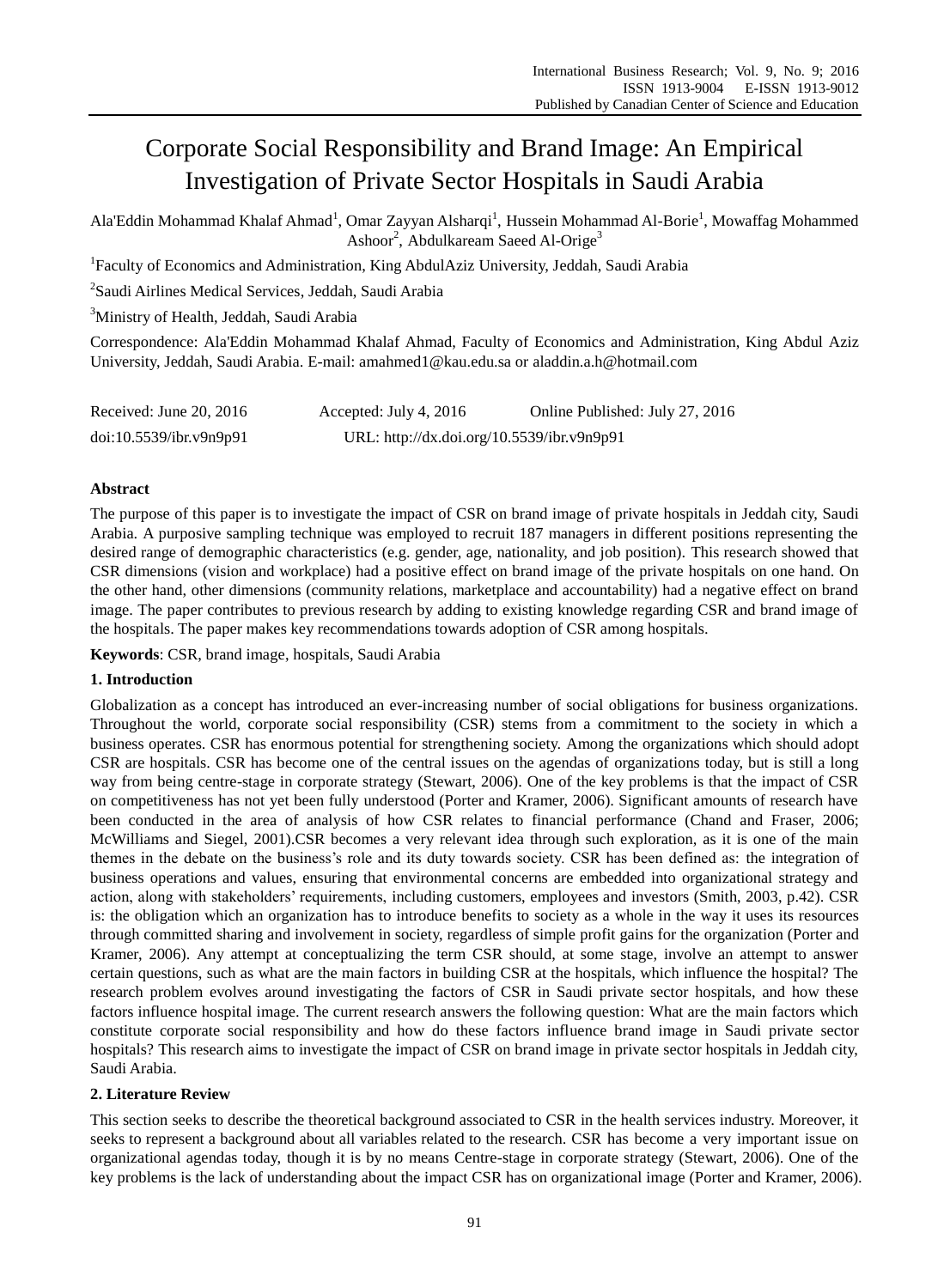Defining CSR is one of the frames of reference that tries to shed light on the role business should play in society. In research and theory building, CSR is approached from different perspectives, such as social performance (Swanson, 1995), business ethics (Solomon, 1993), corporate governance (Freeman and Evans, 1990), social contract (Donaldson and Dunfee, 2002), management of interested parties (Donaldson and Preston, 1995; Lozano, 2002), corporate citizenship (Waddock, 2000; Zadek, 2001), and accountability (Valor, 2005). CSR can be defined as the means by which a business voluntarily integrates social and environmental issues into its day-to-day functions and into its interaction with stakeholders (European Commission, 2002). The problem with that definition is that no widely accepted integrated framework exists (1995) which clearly identifies social and environmental issues, how these can be integrated by an organization into its processes and relationships and, in particular, how to achieve all this strategically (Porter and Kramer, 2006). Various CSR schemes vary in their use of terminology, classifications and definitions, but as shown in the following, it is proposed that CSR issues can be grouped into five dimensions:

(1) Vision, including the development of CSR ideas in the business, governance, codes of ethics, standards and reputation (Carter et al., 2003).

(2) Societal interactions, such as affiliations with various stakeholders, corporate philanthropy and community action (Freeman, 1999).

(3) Workplace, including labor practices and human rights issues (European Commission, 2002; International Labor Organization, 2007).

(4) Accountability, including corporate transparency, reporting and communication (Global Reporting Initiative, 2002).

(5) Marketplace, including CSR practices directly related to core business activities such as research and development, pricing, fair competition, marketing or investment (Whetten et al., 2001).

CSR proponents consider that organizations should apply these five dimensions of CSR (Jones and Wicks, 1999). However, it has been argued that often CSR is seen simply as a cosmetic effort by organizations due to calls from society (Porter and Kramer, 2006). An important aspect of the CSR agenda currently is the difference between cosmetic and strategic approaches to CSR, given that many organizations could be accused of only looking at CSR in terms of their own reputation, even though it is portrayed theoretically as a crucial business issue with significant impact throughout the organization and its functions (Porter and Kramer, 2006). One of the key management questions in that debate is whether implementing CSR affects a firm's competitiveness (Porter and Kramer, 2006). Defining competitiveness is a multidimensional concept that can be used at country, industry and firm levels (Ambastha and Momaya, 2004). In general, terms, competitiveness is described as the strength of an organization in comparison to its competitors. Traditionally, many authors have considered productivity as a good indicator of competitiveness in an organization (Porter and Kramer, 2006). However, according to McKinsey, the idea of tangible performance measurement is insufficient, as it ignores key competitiveness-generating resources in the form of intangible capital such as knowledge, relationships, reputation or talent (Lowell, 2007). Image is described as a good indicator of competitiveness at an organization level, including corporate branding in terms of building trust and reputation in the relationship with stakeholders. Therefore, it is hypothesized that CSR has positive effect on brand image. The research hypotheses formulated as the following:

There is a significant relationship between CSR and brand image in Saudi private sector hospitals in Jeddah city. The research sub-hypotheses are the following:

1- There is a significant relationship between hospital vision and brand image in Saudi private sector hospitals in Jeddah city.

2- There is a significant relationship between community relations and brand image in Saudi private sector hospitals in Jeddah city.

3- There is a significant relationship between workplace and brand image in Saudi private sector hospitals in Jeddah city.

4- There is a significant relationship between accountability and brand image in Saudi private sector hospitals in Jeddah city.

5- There is a significant relationship between marketplace and brand image in Saudi private sector hospitals in Jeddah city.

#### **3. Rationale of the Research**

This research seeks to make an original contribution to knowledge by investigating the CSR factors influencing brand image in Saudi Arabia. This research will contribute to the health services sector and social responsibility in finding out the role of these factors (vision, community relations, workplace, accountability, and marketplace) in delivering a better health service within the health service sector. This research paper tries to contribute to the health organizations by considering at the impact of CSR elements on hospital image. This research deals with ignored area in KSA, which is the health marketing and social responsibility of health services. It is considered new research in the diffusion of marketing in the area of services to gain an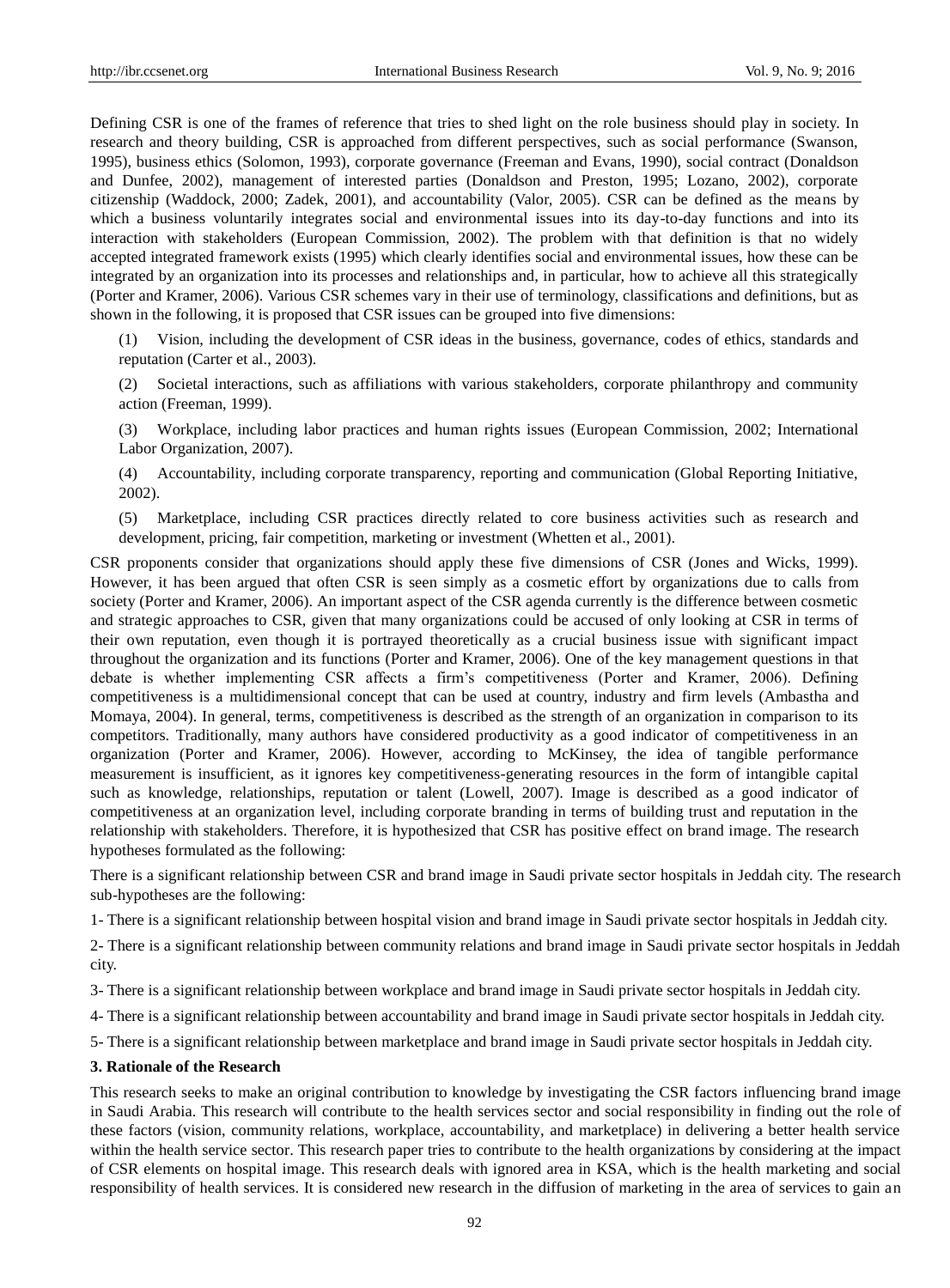understanding of the private hospital relevance influence, and the contribution of these factors to Saudi hospitals; such a contribution will be favorable equally academically and professionally. Scholastically, this research paper aims to emphasis academic consideration upon ignored field. Professionally, health executives will similarly look at the practical implications of such effort and the opportunity of executing the implications of this study in their authentic relationships with their stakeholders.

# **4. Research Objectives**

This research aims to:

1- Identify the main factors, which constitute CSR at private sector hospitals in Jeddah city, Saudi Arabia.

2- Investigate the effect of certain factors (vision, community relations, workplace, accountability, and marketplace) on the image of Saudi private sector hospitals in Jeddah city, Saudi Arabia.

#### **5. Research Methodology**

This type of research is a cross-sectional research survey in which all the general private hospitals operating in the Jeddah health market were included. It is a single cross-sectional design, in which the collection of information from research population and respondents was performed once only. This research aimed to investigate the effect of factors (hospital vision, community relations, workplace, accountability, and marketplace) on the brand image in Saudi private sector hospitals. This research is a descriptive analytical study that describes the nature of the relationship between the CSR elements and the brand image in Saudi private sector hospitals in Jeddah city. The research population consists of the private hospitals in Jeddah city. The population in this research is defined as all the hospitals of the Jeddah governorates in the Western Region, which are licensed as general private hospitals by the Ministry of Health. The number of hospitals included in the research population for this study was 34 hospitals. These were classified according to size. The hospitals were classified according to the number of available beds: large hospitals (300 or more than beds), medium hospitals (150-299 beds), and small hospitals (less than150beds).The current research chooses hospitals which have inpatient bed capacity of 100 beds plus, and the total number of hospitals chosen was 11 hospitals. These hypotheses were formulated inductively from the researcher's observation and from the literature. The descriptive part needed to describe and identify the research factors, which constitute factors influencing brand image in private sector hospitals in Jeddah (Creswell, 2003).In the analytical part, the research model is tested through examining the impact of CSR on brand image in Saudi private sector hospitals, in order to search how far the CSR components will affect image for these hospitals.

# *5.1 The Research Respondents*

The research was conducted with the senior management teams in the Jeddah private hospitals. These teams include the following: general director, medical manager, administrative manager, nursing manager, marketing manager, public relations manager, clinics manager, and heads of medical and administrative departments. The research respondents consist of 292 staff, and the researcher took all of them as a purposive research sample. The research retrieved 187 valid questionnaires, which represents 64%.

# *5.2 Data Collection*

The research questionnaire was designed based on previous empirical literature, and based on interviews with hospital managers within the pilot study. The research questionnaire was used as primary data collection method as shown in Table 1. The components of CSR and brand image items were measured on a 5-point Likert-scale ranging from five (strongly agree) to one (strongly disagree). For the CSR and brand image dimensions, the research respondents were asked to indicate the degree of agreement or disagreement on the CSR items that hospitals used in order to achieve brand image of the hospital. Multiple dimensions offered assessment of measurement properties. Consistent with the literature, the scale items selected for the dependent variable were direct measures of brand image with influences received from adoption of CSR as independent variables. This is a recommended format for surveys in marketing and social responsibility.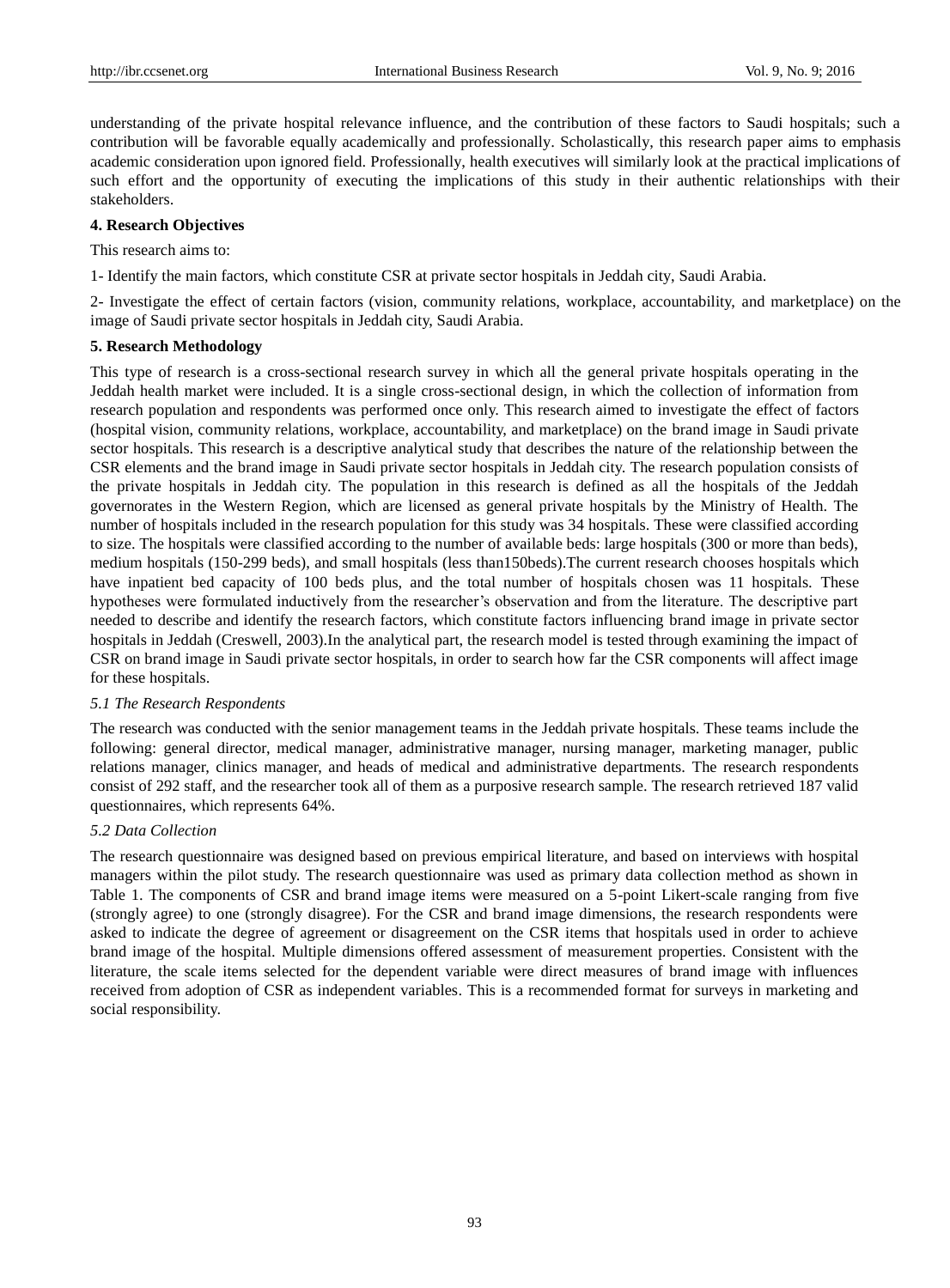Table 1. CSR factors: Independent variables (vision, community relations, workplace, accountability, and marketplace in Saudi private hospitals were measured on:

Vision: Adopting continuous quality improvement; Focus on applying the medical ethics code; Building profitable values for our stakeholders.

Community Relations: Conducting free medical days; Donating money to local charities; Conducting health promotion and educational campaigns; Supporting cultural activities; Engaging in partnership and collaboration with different stakeholders (e.g. general directorates of civil defense).

Workplace: Applying human rights concepts (e.g. EEO); Building good relations between staff; Providing an equitable salary system; Improving psychological climate at work; Engaging in open, honest, and flexible communication with employees; Involving employees in decision-making processes.

Marketplace: Implementing a procedure to handle patient/consumer complaints; Providing truthful and honest information to the patient; Avoiding false and misleading advertising and sales promotions that use deception or manipulation; Fair competition; Health service research and development for new health solutions.

Accountability: Adopting corporate transparency; Adopting medical negligence responsibility.

Brand Image: As dependent variable; Our hospital builds a good trust; our hospital builds a good reputation.

### **6. Analytical Approach**

The basic hypothesis conceives that CSR factors influence brand image in Saudi private sector hospitals in Jeddah city. To test this relationship, the researcher employed a multiple regression model.

#### *6.1 Demographic Data Results*

Table 2. Frequency and Percentage for Demographic Information

|                      |                                   | Frequency | Percentage |
|----------------------|-----------------------------------|-----------|------------|
| Gender               | Male                              | 155       | 82.8       |
|                      | Female                            | 32        | 17.2       |
|                      | Total                             | 187       | 100.0      |
| <b>Nationality</b>   | Saudi                             | 109       | 58.3       |
|                      | Non-Saudi                         | 78        | 41.7       |
|                      | Total                             | 187       | 100.0      |
| Age                  | Under 30                          | 11        | 5.8        |
|                      | $30 - 40$                         | 33        | 17.6       |
|                      | $41 - 50$                         | 76        | 40.6       |
|                      | Above 50                          | 67        | 35.8       |
|                      | Total                             | 187       | 100.0      |
| <b>Experience</b>    | Less than 5                       | 13        | 6.9        |
|                      | $5-9$                             | 24        | 12.8       |
|                      | $10-15$                           | 46        | 24.5       |
|                      | $16-20$                           | 90        | 48.1       |
|                      | Above 20                          | 14        | 7.4        |
|                      | Total                             | 187       | 100.0      |
| <b>Education</b>     | Diploma or less                   | 12        | 6.4        |
|                      | Bachelor                          | 109       | 58.2       |
|                      | Postgraduate                      | 66        | 35.2       |
|                      | Total                             | 187       | 100.0      |
| <b>Position</b>      | General manager                   | 3         | 1.6        |
|                      | Medical manager                   | 7         | 3.7        |
|                      | Administrative manager            | 9         | 4.8        |
|                      | Marketing manager                 | 3         | 1.6        |
|                      | Outpatients clinic manager        | 8         | 4.2        |
|                      | General relationship manager      | 9         | 4.8        |
|                      | Administrative department manager | 76        | 40.6       |
|                      | Medical department manager        | 72        | 38.5       |
|                      | Total                             | 187       | 100.0      |
| <b>Hospital Size</b> | Small                             | 60        | 32.0       |
|                      | Medium                            | 73        | 39.0       |
|                      | Large                             | 54        | 28.8       |
|                      | Total                             | 187       | 100.0      |

Table 2 shows that:

1. The percentage for "Gender" reached 82.8% for male, but the percentage for female reached 17.2%.

2. The percentage for "Nationality" reached 58.3% for Saudi, but the percentage for Non-Saudi reached 41.7%.

3. The highest percentage for "Age" reached 40.6% for age category 41-50 years, but the lowest percentage reached 5.8% for age category under 30.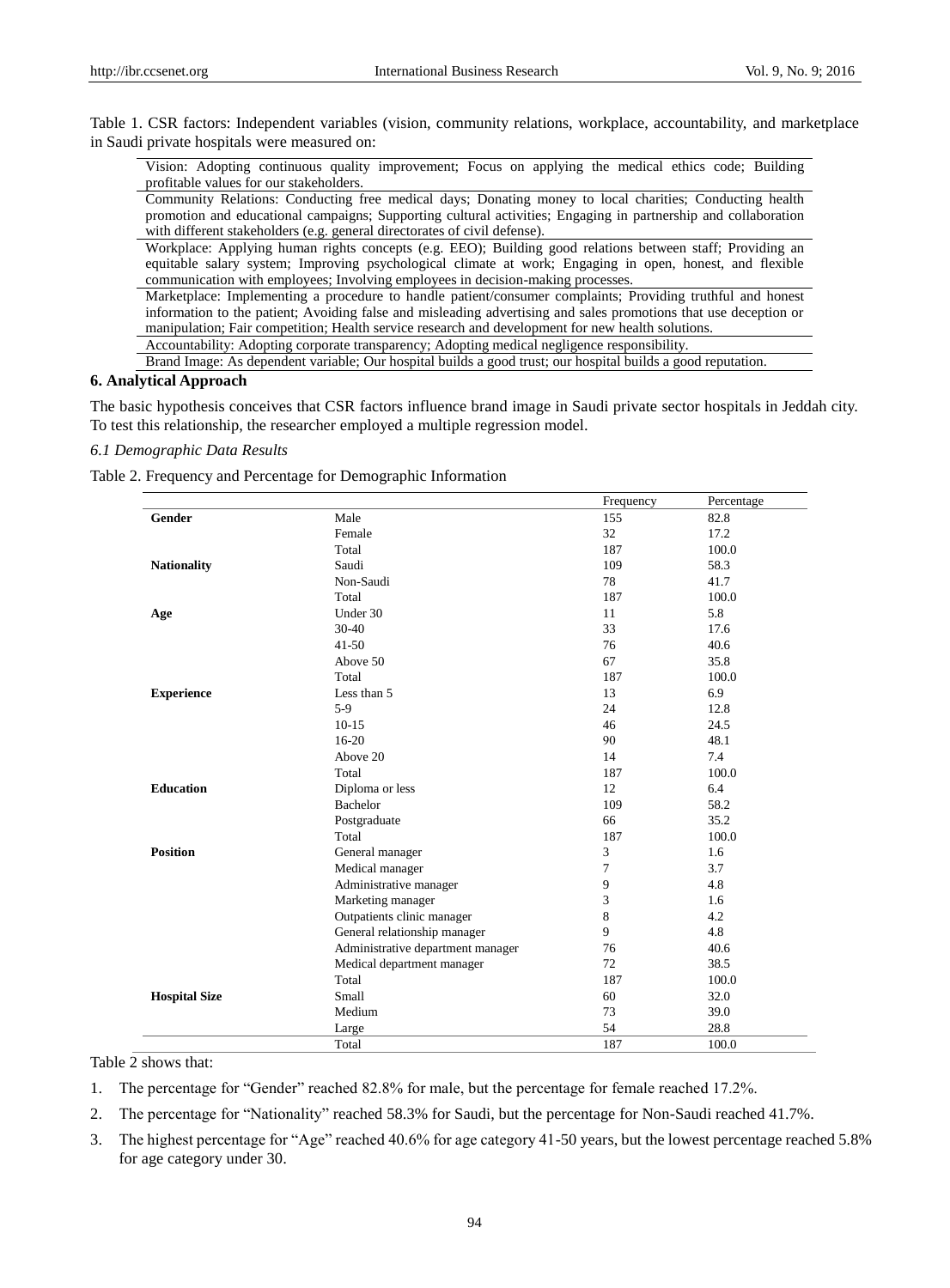- 4. The highest percentage for "Experience" reached 48.1% for 16-20 years' experience, but the lowest percentage reached 6.9% for Less than 5 years.
- 5. The highest percentage for "Education" reached 58.2% for Bachelor holders, but the lowest percentage reached 6.4% for Diploma holders.
- 6. The highest percentage for "Position" reached 40.6% for Administrative department manager, but the lowest percentage reached 1.6% for General manager and Marketing manager.
- 7. The highest percentage for "Hospital size" reached 39% for Medium, but the lowest percentage reached 28.8% for Large.

To test the general hypothesis, multiple regression was applied. Table 3 shows that:

Table 3. Result of regression for relationship between corporate social responsibility and hospital image

| Independent variables           | <b>Beta</b> |      | Sig. | R    | <b>R</b> Square | F      | Sig. |  |  |
|---------------------------------|-------------|------|------|------|-----------------|--------|------|--|--|
| Vision                          | 0.26        | 4.46 | 0.04 |      |                 |        |      |  |  |
| Community relations             | 0.46        | 8.48 | 0.09 |      |                 |        |      |  |  |
| Workplace                       | 0.11        | 2.16 | 0.03 | 0.86 | 0.73            | 210.89 | 0.00 |  |  |
| Marketplace                     | 0.28        | 5.10 | 0.08 |      |                 |        |      |  |  |
| Accountability                  | 0.26        | 4.46 | 0.13 |      |                 |        |      |  |  |
| Dependent variable: Brand image |             |      |      |      |                 |        |      |  |  |

Table 3 shows that:

- 1. Corporate social responsibility has a positive significant influence on brand image in Saudi private hospitals in Jeddah city. Where the values of (R, R Square, F) reached (0.86, 0.73, 210.89), Sig. (0.00). Therefore, the general hypothesis is accepted.
- 2. There is a significant relationship between hospital vision and brand image in Saudi private sector hospitals in Jeddah city. Where the values of (Beta, T) reached (0.26; 4.46), Sig. (0.04). Therefore, the second hypothesis is accepted.
- 3. The community relations have a positive significant influence on brand image in Saudi private hospitals. Where the values of (Beta, T) reached (0.46; 8.48), Sig. (0. 09). Therefore, the third hypothesis is rejected.
- 4. The workplace has a positive significant influence on brand image in Saudi private hospitals. Where the values of (Beta, T) reached (0.11; 2.16), Sig. (0.03). Therefore, the fourth hypothesis is accepted.
- 5. The marketplace has a positive significant influence on brand image in Saudi private hospitals. Where the values of (Beta, T) reached (0.28, 5.10), Sig. (0.08). Therefore, the fifth hypothesis is rejected.
- 6. The accountability has a positive significant influence on brand image in Saudi private hospitals. Where the values of (Beta, T) reached (0.26, 4.46), Sig. (0.13). Therefore, the sixth hypothesis is rejected.

# **7. Research Discussion**

This section aims to discuss the findings and results that have emerged from the data analysis presented in the research analysis. In addition, comparisons are made with other related studies in literature. Empirically, the model assumed that CSR components have an impact on brand image. It additionally predicted that the impact of such components on brand image would differ according to the demographic variables, i.e. age, gender, education, and experience. One-hundred-and-eighty-seven staff from different private hospitals in Jeddah city were included in this research. The research sample consists of males and females, with the males accounting for approximately eighty percent and the rest of the ratio being females. Analysis shows that the vision has significant influences on hospital image, result which is consistent with the Vilanova et al. (2009) study, where they found that good vision helps an organization to build good profitability and image in its marketplace. As such, it is considered a crucial component of CSR. The community relations in this study were insignificant. The researcher found that there is an insignificant relationship between community relations and hospital image. The results are supported by Vilanova et al. (2009) who found that community relations are not supported by management teams. Workplace in this study was significant. However, Vilanova et al. (2009) were coincident with the significance of workplace as a major component of corporate social responsibility. Vilanova et al. (2009) agree with this research, as workplace is a significant positive influence on hospital image. The marketplace in this study was insignificant. The researcher found that there is an insignificant relationship between marketplace and hospital image. Finally, accountability was insignificant in this study.

#### **8. Research Conclusion**

Vision is considered as one of the most influential elements on brand image in Saudi private sector hospitals in Jeddah city. This is because of the attention paid by hospital management teams to continuous development within the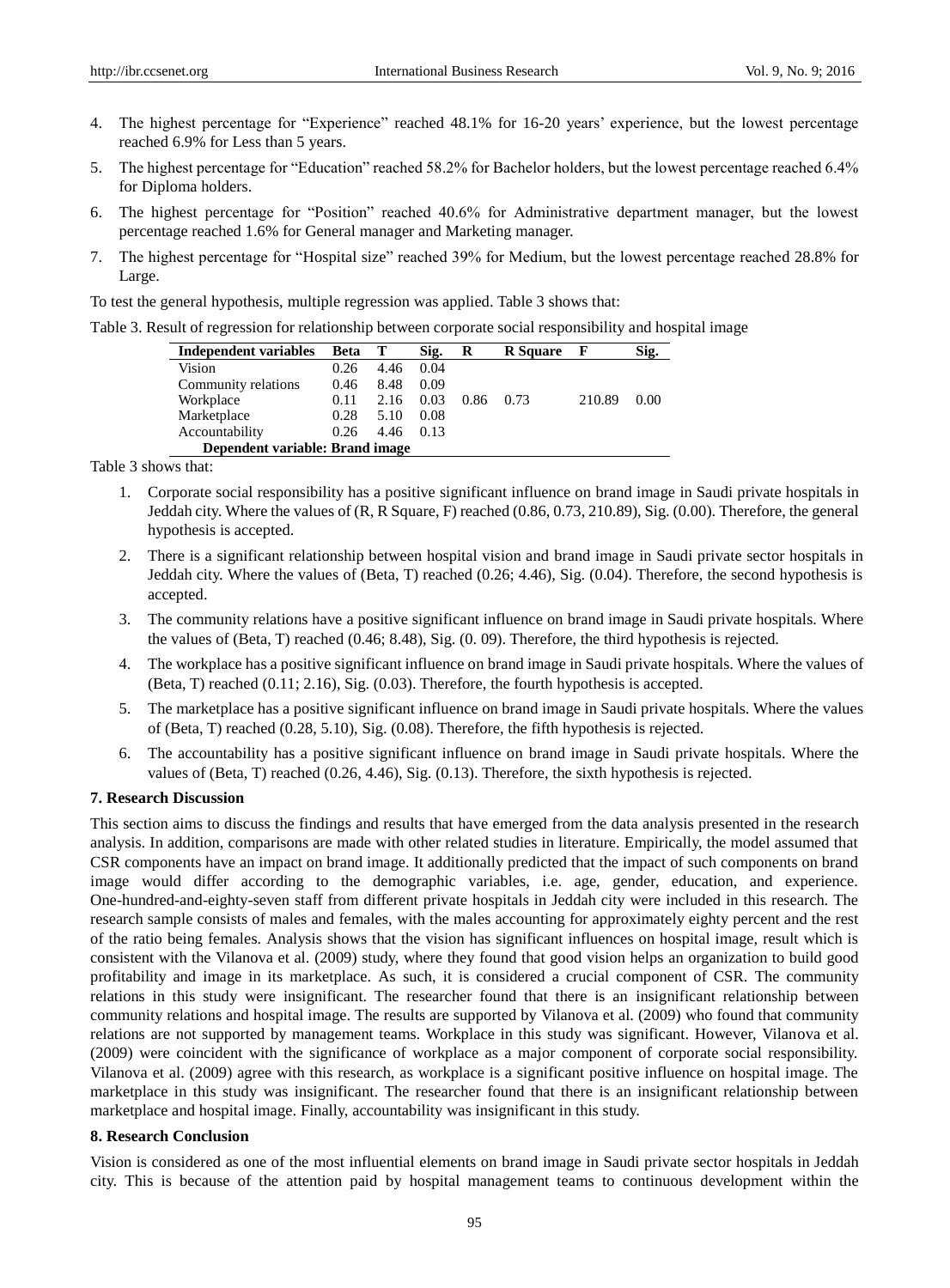organization, and the application of ethical codes criteria and values. Community relations are an insignificant influential element on hospital image. This may be caused by different reasons. Firstly, hospital management teams do not build good partnerships and programmes with society. Moreover, they do not support the charities and social events. Workplace is considered a significant influential factor influencing hospital image. Workplace provides a good opportunity for some Saudi private hospitals to retain a qualified staff, especially in the human resources scarcity problem in the Saudi health labor market. This resulted from the fair salary systems, staff rights, training, honesty, and open door communication. The marketplace is a significant influential factor on hospital image. This result comes out of the neglected manner by hospital management teams towards marketplace, e.g. lack of health service research, and downsizing of new health service development and solutions, in relation to the adoption of accountability during the delivery of health services to target patients. The result shows insignificant influence on hospital image. The reason may be that most private hospital mangers do not consider the elements of accountability as a crucial factor influencing hospital image.

#### **9. Research Recommendations**

The hospital vision needs enhanced by adopting the code of medical ethics, and the vision which represents the hospital value and culture needs to be executed. This will help hospitals to improve their image in society. Engaging in the building and maintenance of valuable ongoing collaborative relationships with the hospital stakeholders by building partnerships with them is essential, as is adopting some of the social activities, e.g. sports and medical campaigns (such as mammogram scanning).It is important also to adopt retention policies for hospital staff by paying fair salaries, offering training courses and annual leave, etc., shedding light on improving marketplace relations. As such, hospital managers must investigate their patients' personal needs and wants in order to become aware of the domestic competitors. Finally, regarding accountability, Saudi hospitals should start applying medical negligence responsibility and transparency while delivering their health services to the target market.

#### **References**

- Ambastha, A., & Momaya, K. (2004). Competitiveness of Firms: Review of Theory, Frameworks and Models. *Singapore Management Review, 26*(1), 45-61.
- Carroll, A. B. (1999). Corporate Social Responsibility. *Business and Society, 38*(3), 268-295. <http://dx.doi.org/10.1177/000765039903800303>
- Carter, A. B., Betty, J. S., & Simpson, W. (2003). Corporate Governance, Board Diversity, and Firm Value. *The Financial Review, 38*, 33-53[. http://dx.doi.org/10.1111/1540-6288.00034](http://dx.doi.org/10.1111/1540-6288.00034)
- Chand, M., & Fraser, S. (2006). The Relationship between Corporate Social Performance and Corporate Financial Performance: Industry Type as a Boundary Condition. *The Business Review, Cambridge, 5*(1), 240-245.
- Donaldson, T., & Dunfee, T. W. (2002). Ties that Bind in Business Ethics: Social Contracts and Why they Matter. *Journal of Banking & Finance, 26*(9), 1853-1865[. http://dx.doi.org/10.1016/S0378-4266\(02\)00195-4](http://dx.doi.org/10.1016/S0378-4266%2802%2900195-4)
- European Commission (EC). (2002). Green Book: Promoting a European Framework for Corporate Social Responsibility. http://europa.eu.int/comm/employment\_social/socdial/csr/greenpaper.htm.
- Freeman, R. (1999). Divergent Stakeholder Theory. *Academy of Management Review 24*(2), 233-236. <http://dx.doi.org/10.5465/amr.1999.1893932>
- Freeman, R. E., & Evan, W. M. (1990). Corporate Governance: A Stakeholder Interpretation. *Journal of Behavioural Economics, 19*(4), 337-359[. http://dx.doi.org/10.1016/0090-5720\(90\)90022-Y](http://dx.doi.org/10.1016/0090-5720%2890%2990022-Y)
- International Labor Organization. (2007). Fundamental Principles and Rights to Work.<http://www.ilo.org/dyn/declaris/> DECLARATIONWEB.INDEXPAGE.
- [Kakabadse,](http://www.emeraldinsight.com/action/doSearch?ContribStored=Kakabadse%2C+N+K) N., & [Rozuel,](http://www.emeraldinsight.com/action/doSearch?ContribStored=Rozuel%2C+C) C. (2006). Meaning of corporate social responsibility in a local French hospital: a case study. *Society and Business Review, 1*(1), 77-96.<http://dx.doi.org/10.1108/17465680610643364>
- Lowell, B. (2007). The New Metrics of Corporate Performance: Profit Per Employee. *The McKinsey Quarterly, 1,* 56-65. www.mckinseyquarterly.com
- Lozano, J. (2002). Towards the Relational Corporation: From Managing Stakeholder Relations to Building Stakeholder Relationships (Waiting for Copernicus). *Corporate Governance, 5*(2), 60-77. <http://dx.doi.org/10.1108/14720700510562668>
- McWilliams, A., & Siegel, D. (2001). Corporate Social Responsibility: A Theory of the Firm Perspective. *Academy of Management Review, 26*(1), 117-128.
- Porter, M. E., & Kramer, M. R. (2006). Strategy and Society: The Link Between Competitive Advantage and Corporate